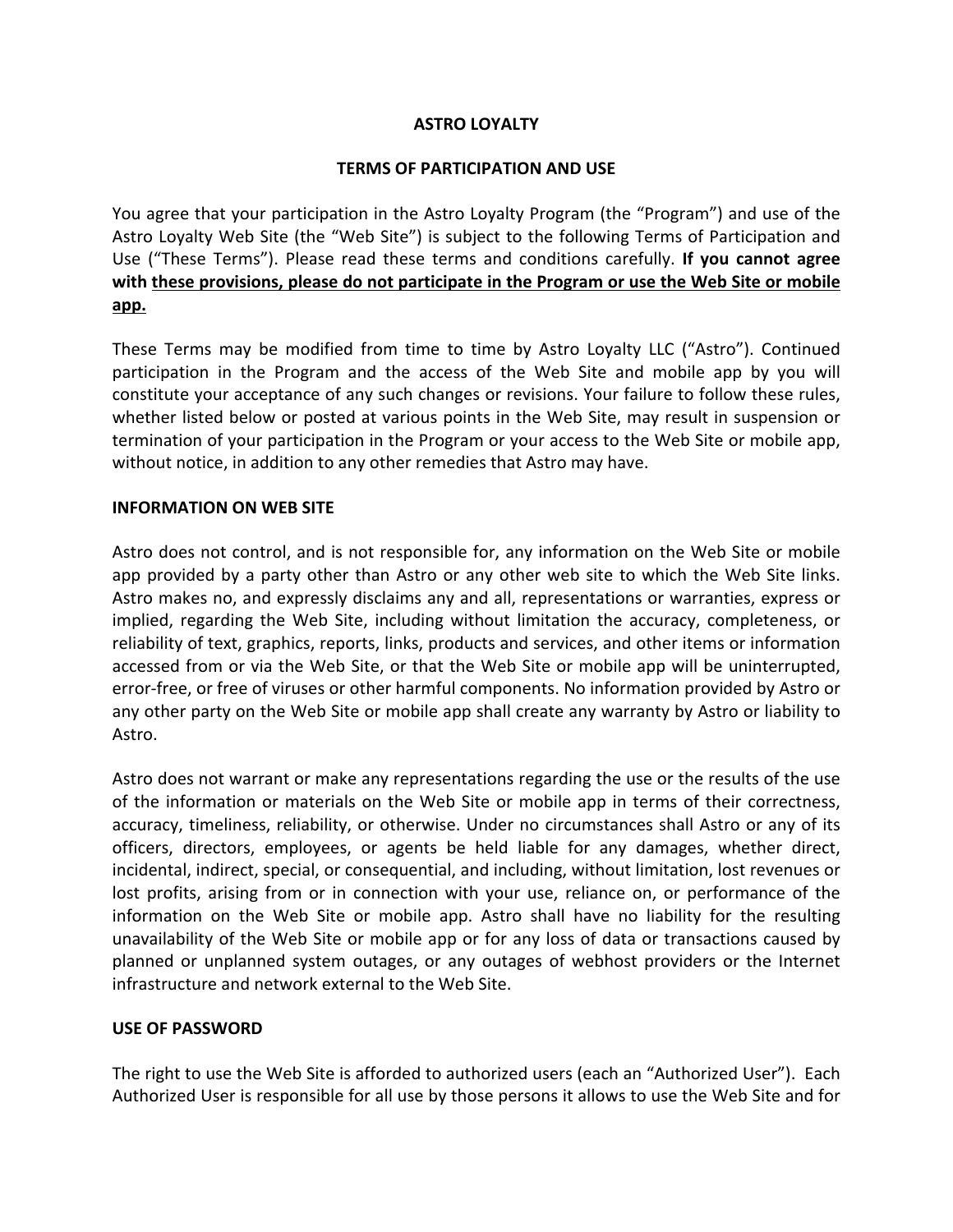maintaining the confidentiality of its password or passwords and for all usage or activity on your Authorized User's account including, but not limited to, use of the account by any person who uses its passwords.

If an Authorized User has reason to believe their account is no longer secure (for example, in the event of a loss, theft, or unauthorized disclosure or use of password), you must promptly change your password and notify Astro of the problem by contacting support@AstroLoyalty.com. 

## **USE OF THE SITE**

The Web Site and any information on or generated from the Web Site or mobile app ("Web Site and Mobile App Data") are intended for use by Authorized Users only. Use of the Web Site, Mobile app or Web Site Data in any way that would constitute a criminal offense, give rise to civil liability, or that otherwise violates any local, state, or federal law or regulation is prohibited. The Web Site contains copyrighted and other proprietary information. You may not in any way make any unauthorized use, by publication, re-transmission, distribution, performance, caching or otherwise, of material obtained through the Web Site, except as permitted by the Copyright Act or other law or as expressly permitted in writing by These Terms or the Web Site.

You agree not to disrupt, modify or interfere with the Web Site and Mobile app, or its associated software, hardware, and/or servers in any way, and you agree not to impede or interfere with others' use of the Web Site or Mobile App. You further agree not to alter or tamper with any Web Site or Mobile App Data or any materials on or associated with the Web Site or Mobile App.

# **ASTRO INDEMNIFICATION**

You agree to indemnify Astro, its officers, directors, employees, agents and representatives, and to hold them harmless, from any and all claims and liabilities (including attorneys' fees) which may arise from your participation in the Program or your use of the Web Site or Mobile App or your use of Web Site and Mobile App Data.

# **DISCLAIMER OF WARRANTY AND LIMITATION OF LIABILITY**

YOU ACKNOWLEDGE THAT YOU ARE PARTICIPATING IN THE PROGRAM AND USING THE WEB SITE MOBILE APP AND WEB SITE DATA AT YOUR OWN RISK. THE WEB SITE AND MOBILE APP ARE PROVIDED "AS IS", AND ASTRO HEREBY EXPRESSLY DISCLAIM ANY AND ALL WARRANTIES, EXPRESS AND IMPLIED, INCLUDING BUT NOT LIMITED TO ANY WARRANTIES OF RELIABILITY, TITLE, MERCHANTABILITY, NON-INFRINGEMENT, FITNESS FOR A PARTICULAR PURPOSE OR ANY OTHER WARRANTY, CONDITION, GUARANTEE OR REPRESENTATION, WHETHER ORAL, IN WRITING OR IN ELECTRONIC FORM, INCLUDING BUT NOT LIMITED TO THE ACCURACY OR COMPLETENESS OF ANY INFORMATION CONTAINED THEREIN OR PROVIDED BY THE WEB SITE.